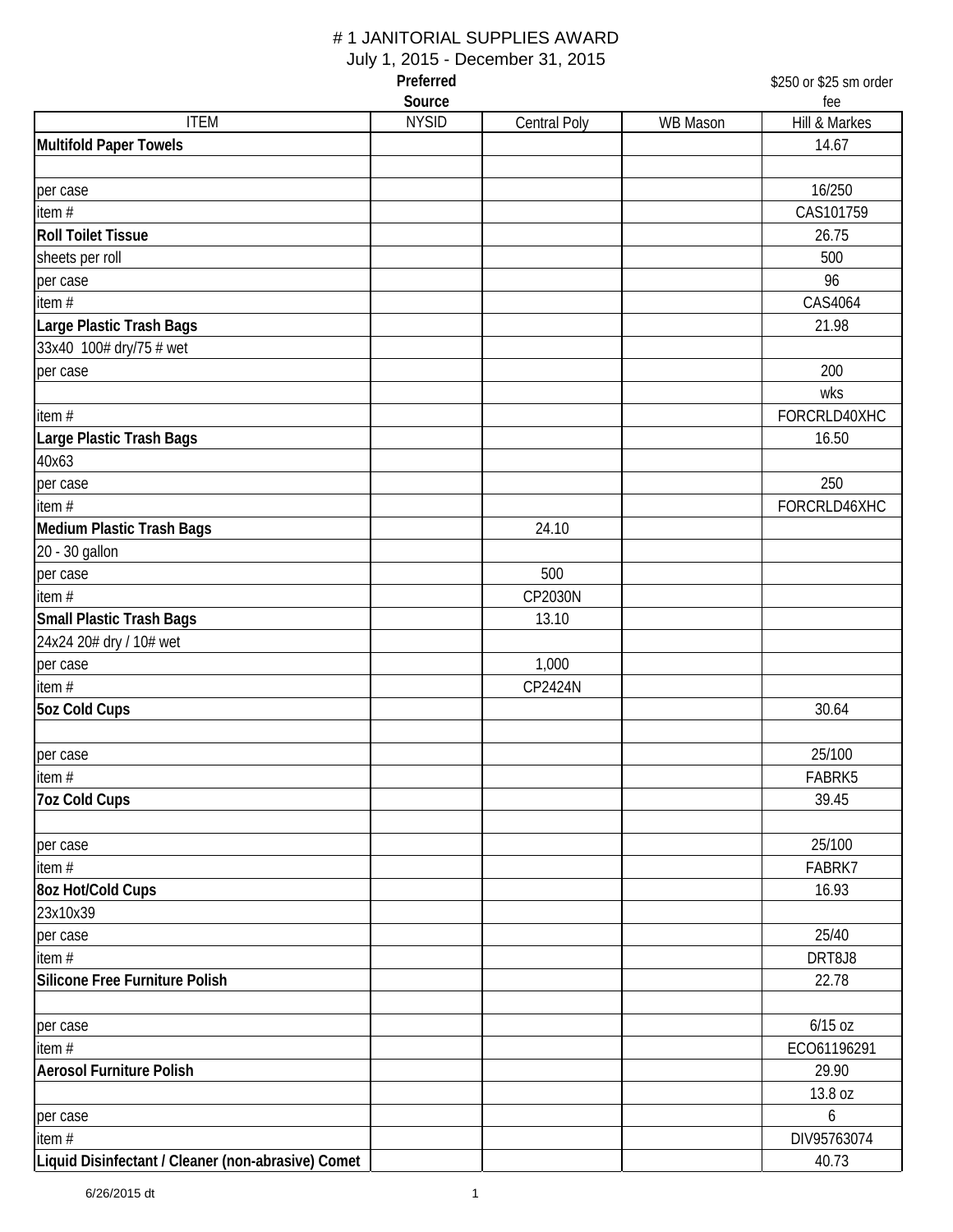| <b>ITEM</b>                         | <b>NYSID</b> | Central Poly | WB Mason | Hill & Markes  |
|-------------------------------------|--------------|--------------|----------|----------------|
|                                     |              |              |          | 32 oz          |
| per case                            |              |              |          | 8              |
| item $#$                            |              |              |          | PNG 02287      |
| Roll Paper Towel - White            |              |              |          | 17.07          |
|                                     |              |              |          | 85             |
| per case                            |              |              |          | 30             |
| item #                              |              |              |          | CAS4073A1      |
| Roll Paper Towel - Brown            |              |              |          | 17.07          |
|                                     |              |              |          | white          |
| per case                            |              |              |          | 30/85          |
| item #                              |              |              |          | CAS4073A1      |
| <b>Brawny Paper Towel</b>           |              |              |          | 47.39          |
| per case                            |              |              |          | 30 / 44 sht    |
| item #                              |              |              |          | PNG 88275      |
| <b>Spray Disinfectant</b>           |              |              |          |                |
| per case                            |              |              |          |                |
| item #                              |              |              |          |                |
| <b>Spray Disinfectant</b>           |              |              |          | 26.00          |
| SPRAY PAK or equal                  |              |              |          | 19oz Claire    |
| per case                            |              |              |          | 12             |
| item #                              |              |              |          | CLRCS238       |
| Liquid All Purpose Bathroom Cleaner |              |              |          | 18.08          |
|                                     |              |              |          | gal            |
| per case                            |              |              |          | $\overline{4}$ |
| item #                              |              |              |          | SMZF1232004    |
| <b>Bleach</b>                       |              |              |          | 13.50          |
|                                     |              |              |          | 121 oz         |
| per case                            |              |              |          | $\mathfrak{Z}$ |
| item #                              |              |              |          | CLX30966       |
| Oxiclean                            |              |              |          | 61.02          |
| $25$ lb                             |              |              |          | 30 lb          |
| per case                            |              |              |          | $\mathbf{1}$   |
| item #                              |              |              |          | CDC3320084012  |
| Plunger                             |              |              |          | 5.06           |
| per case                            |              |              |          | ea             |
| item#                               |              |              |          | <b>UNS9201</b> |
| Toilet Brush w/Holder               |              |              |          | 3.25           |
| per case                            |              |              |          | ea             |
| item #                              |              |              |          | CONJ506000     |
| <b>Brooms</b>                       |              |              |          | 4.39           |
| per case                            |              |              |          | ea             |
| item #                              |              |              |          | CONE502018     |
| <b>Liquid Bowl Cleaner</b>          |              |              |          | 16.33          |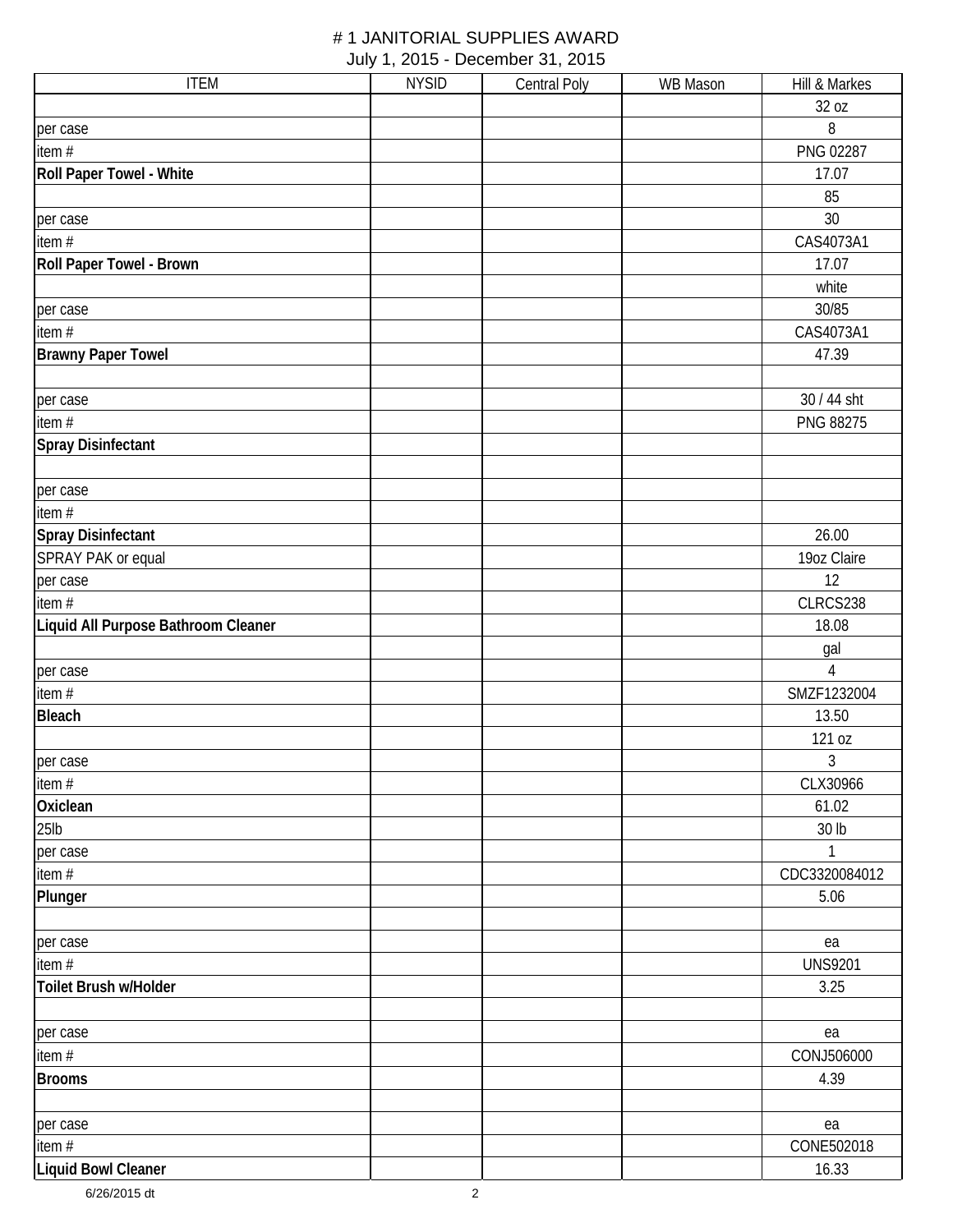| <b>ITEM</b>                                         | <b>NYSID</b> | <b>Central Poly</b> | <b>WB Mason</b> | Hill & Markes  |
|-----------------------------------------------------|--------------|---------------------|-----------------|----------------|
|                                                     |              |                     |                 | 32 oz          |
| per case                                            |              |                     |                 | 12             |
| item #                                              |              |                     |                 | SMZF1175012    |
| Air Deodorizer                                      |              |                     |                 | 23.50          |
|                                                     |              |                     |                 | qt             |
| per case                                            |              |                     |                 | 12             |
| item#                                               |              |                     |                 | SMZL2107012    |
| Air Freshener - 9.7 oz Febreze Air Effects or equal |              |                     |                 |                |
|                                                     |              |                     |                 |                |
| per case                                            |              |                     |                 |                |
| item #                                              |              |                     |                 |                |
| Odor Obsorbing Gel - 8 oz Natural Magic or equal    |              |                     |                 |                |
|                                                     |              |                     |                 |                |
| per case                                            |              |                     |                 |                |
| item #                                              |              |                     |                 |                |
| 8oz Mop Head                                        |              |                     |                 |                |
|                                                     |              |                     |                 |                |
| per case                                            |              |                     |                 |                |
| item #                                              |              |                     |                 |                |
| 16oz Mop Head                                       |              |                     |                 | 9.23           |
|                                                     |              |                     |                 |                |
| per case                                            |              |                     |                 | 3              |
| item #                                              |              |                     |                 | TUWDOL1613     |
| 20oz Mop Head                                       |              |                     |                 | 9.77           |
|                                                     |              |                     |                 |                |
| per case                                            |              |                     |                 | $\mathfrak{Z}$ |
| item#                                               |              |                     |                 | TUWDOL2013     |
| Cotton Wall Mop Pad - 5"x8 1/2" - Geerpes 9502 or   |              |                     |                 |                |
| equal                                               |              |                     |                 |                |
|                                                     |              |                     |                 |                |
| per case                                            |              |                     |                 |                |
| item #                                              |              |                     |                 |                |
| Microfiber Wall Wash Mop Pad - 5"x10 1/2"           |              |                     |                 |                |
|                                                     |              |                     |                 |                |
| per case                                            |              |                     |                 |                |
| item#                                               |              |                     |                 |                |
| Handle for above Microfiber Wall Wash Mop           |              |                     |                 |                |
|                                                     |              |                     |                 |                |
| per case<br>item#                                   |              |                     |                 |                |
|                                                     |              |                     |                 |                |
| Wet Mop - Heavy Duty - Washable - 4 ply - 8 oz      |              |                     |                 |                |
| per case                                            |              |                     |                 |                |
| item#                                               |              |                     |                 |                |
| Wet Mop - Heavy Duty - Washable - 4 ply - 12 oz     |              |                     |                 | 8.80           |
|                                                     |              |                     |                 |                |
| per case                                            |              |                     |                 | $\mathfrak{Z}$ |
| item #                                              |              |                     |                 | TUWDOL1253     |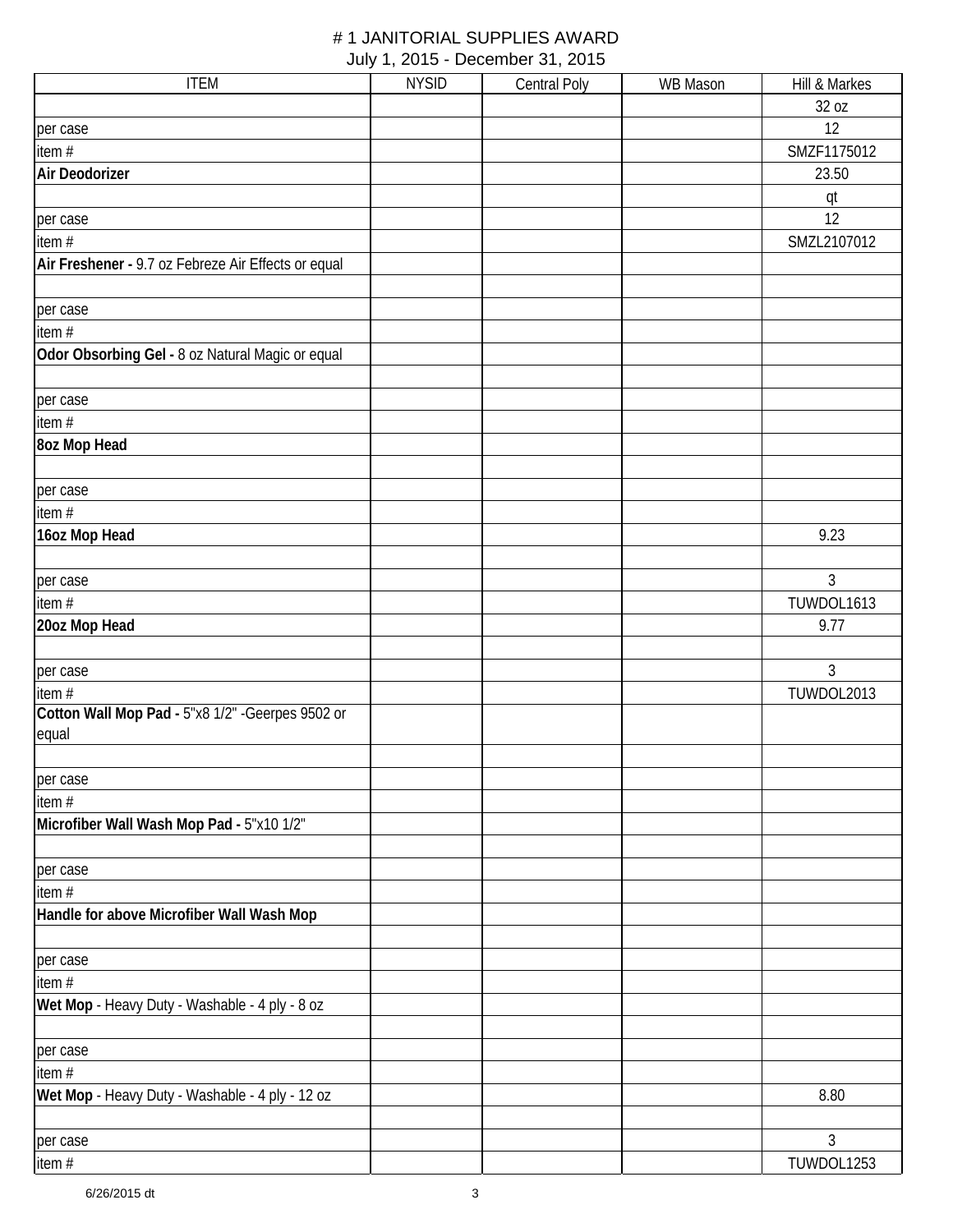| <b>ITEM</b>                                         | <b>NYSID</b> | <b>Central Poly</b> | WB Mason | Hill & Markes       |
|-----------------------------------------------------|--------------|---------------------|----------|---------------------|
| Wet Mop - Heavy Duty - Washable - 4 ply - 16 oz     |              |                     |          | 9.57                |
|                                                     |              |                     |          |                     |
| per case                                            |              |                     |          | 3                   |
| item $#$                                            |              |                     |          | TUWDOL1653          |
| Murphy's Oil                                        |              |                     |          | 52.45               |
|                                                     |              |                     |          | gal                 |
| per case                                            |              |                     |          | $\overline{4}$      |
| item $#$                                            |              |                     |          | CPL1103             |
| Bully creme cleanser -qt                            |              |                     |          | 20.00               |
|                                                     |              |                     |          | qt                  |
| per case                                            |              |                     |          | 12                  |
| item #                                              |              |                     |          | SMZG1325012         |
| Digest - gal or equal                               |              |                     |          | 25.00               |
|                                                     |              |                     |          |                     |
| per case                                            |              |                     |          | 4 gal               |
| item #                                              |              |                     |          | SMZD0860004         |
| Ammonia                                             |              |                     |          | 12.19               |
|                                                     |              |                     |          |                     |
| per case                                            |              |                     |          | 4 gal               |
| item $#$                                            |              |                     |          | JAB22770521         |
| <b>Powder Cleaner</b>                               |              |                     |          | 21.35               |
|                                                     |              |                     |          | 21 oz Babo w/bleach |
| per case                                            |              |                     |          | 24                  |
| item #                                              |              |                     |          | CAL752088           |
| Simple Green - gal or equal - Provide Sample &      |              |                     |          |                     |
| Specs if equal product                              |              |                     |          | 64.20               |
|                                                     |              |                     |          | gal                 |
| per case                                            |              |                     |          | 6                   |
| item #                                              |              |                     |          | CALSG13005          |
| Grout Cleaner - qt                                  |              |                     |          | 36.66               |
|                                                     |              |                     |          | 32 oz               |
| per case                                            |              |                     |          | 12                  |
| item #                                              |              |                     |          | DIV90550            |
| CLR - qt or equal - Provide Sample & Specs if equal |              |                     |          |                     |
| product                                             |              |                     |          |                     |
|                                                     |              |                     |          |                     |
| per case                                            |              |                     |          |                     |
| item #                                              |              |                     |          |                     |
| 32oz Spray Bottles                                  |              |                     |          | .42                 |
|                                                     |              |                     |          | ea                  |
| per case                                            |              |                     |          |                     |
| item #                                              |              |                     |          | <b>IMP5032WG</b>    |
| <b>Trigger Sprayers</b>                             |              |                     |          | .41                 |
|                                                     |              |                     |          | ea                  |
| per case                                            |              |                     |          |                     |
| item $#$                                            |              |                     |          | <b>IMP4902</b>      |
| Oil Based Stainless Steel Cleaner                   |              |                     |          | 23.72               |
|                                                     |              |                     |          | 14 oz               |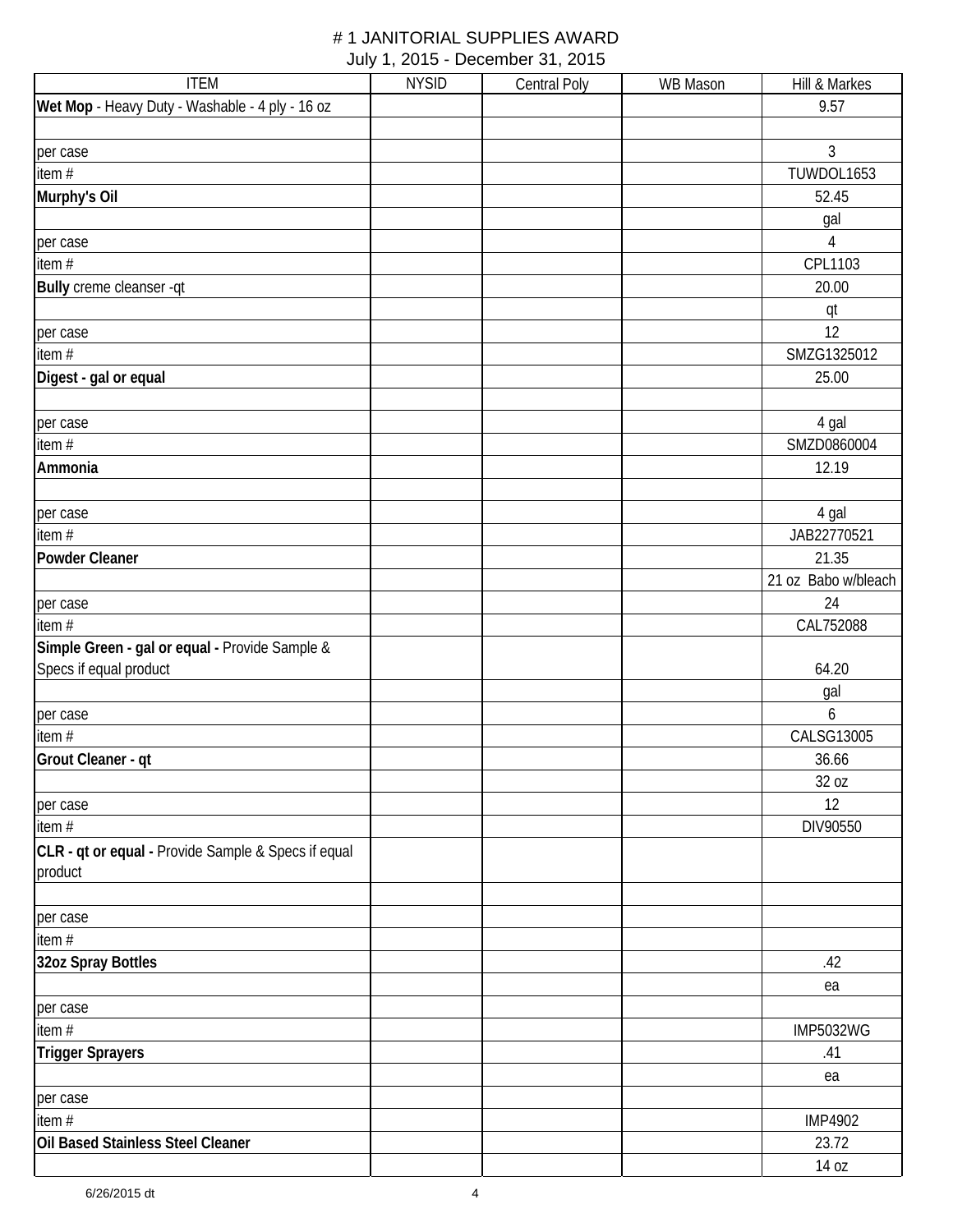| <b>ITEM</b>                    | <b>NYSID</b> | <b>Central Poly</b> | <b>WB Mason</b> | Hill & Markes    |
|--------------------------------|--------------|---------------------|-----------------|------------------|
| per case                       |              |                     |                 | 12               |
| item #                         |              |                     |                 | CLRCS227         |
| <b>Stainless Steel Cleaner</b> |              |                     |                 | 23.72            |
|                                |              |                     |                 | 14 oz            |
| per case                       |              |                     |                 | 12               |
| item #                         |              |                     |                 | CLRCS227         |
| <b>Mop Handles</b>             |              |                     |                 | 10.50            |
|                                |              |                     |                 | ea               |
| per case                       |              |                     |                 |                  |
| item #                         |              |                     |                 | IMP94            |
| <b>Floor Wax</b>               |              |                     |                 | 44.45            |
|                                |              |                     |                 | 2-3 weeks        |
| per case                       |              |                     |                 | 5 gal            |
| item $#$                       |              |                     |                 | SMZCS0740005     |
| <b>Floor Stripper</b>          |              |                     |                 | 31.10            |
|                                |              |                     |                 | 2-3 weeks        |
| per case                       |              |                     |                 | 5 gal            |
| item $#$                       |              |                     |                 | SMZR3025005      |
| <b>Floor Finish</b>            |              |                     |                 | 44.45            |
|                                |              |                     |                 | 2-3 weeks        |
| per case                       |              |                     |                 | 5 gal            |
| item $#$                       |              |                     |                 | SMZCS0740005     |
| <b>Laundry Detergent</b>       |              |                     |                 |                  |
|                                |              |                     |                 |                  |
| per case                       |              |                     |                 |                  |
| item #                         |              |                     |                 |                  |
| <b>Dish Detergent</b>          |              |                     |                 | 18.30            |
|                                |              |                     |                 | gal              |
| per case                       |              |                     |                 | $\sqrt{4}$       |
| item $#$                       |              |                     |                 | SMZP2705004      |
| Cleaner / Degreaser            |              |                     |                 | 16.50            |
| Simonize AP7                   |              |                     |                 | gal              |
| per case                       |              |                     |                 | 4                |
| item#                          |              |                     |                 | SMZP2666004      |
| Cleaner / Degreaser            |              |                     |                 | 18.85            |
| Simonize Strike Force          |              |                     |                 | qt               |
| per case                       |              |                     |                 | 12               |
| item#                          |              |                     |                 | SMZC0595012      |
| GOJO Liquid Hand Soap          |              |                     |                 | 41.25            |
| 2L-2217                        |              |                     |                 | 2000ml           |
| per case                       |              |                     |                 | $\overline{4}$   |
| item #                         |              |                     |                 | GJ221704         |
| Dispenser for 2217             |              |                     |                 | $\boldsymbol{0}$ |
|                                |              |                     |                 |                  |
| per case                       |              |                     |                 | 8/cs             |
| item #                         |              |                     |                 | GJ223008         |
| <b>Liquid Hand Soap</b>        |              |                     |                 | 18.45            |
|                                |              |                     |                 | gal              |
|                                |              |                     |                 |                  |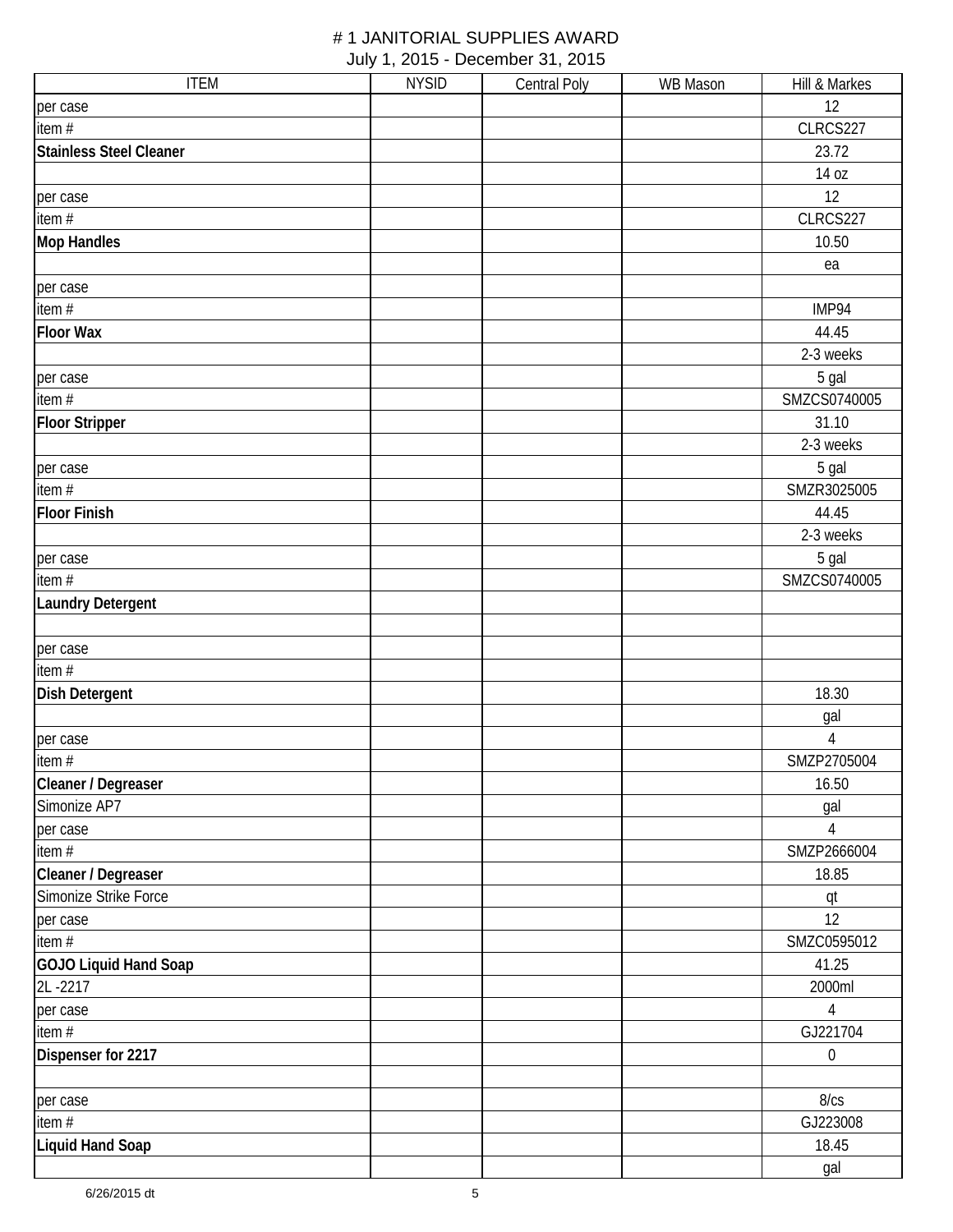| <b>ITEM</b>                                     | <b>NYSID</b> | Central Poly | <b>WB Mason</b> | Hill & Markes  |
|-------------------------------------------------|--------------|--------------|-----------------|----------------|
| per case                                        |              |              |                 | 4              |
| item#                                           |              |              |                 | SMZCS025004    |
| <b>Hand Sanitizers</b>                          |              |              |                 | 45.78          |
| Purell 9656/9657                                |              |              |                 | 800ml          |
| per case                                        |              |              |                 | 6              |
| item#                                           |              |              |                 | GJ965606       |
| <b>Hand Sanitizers Foam</b>                     |              |              |                 | 51.25          |
| 5392                                            |              |              |                 | 1200ml         |
| per case                                        |              |              |                 | $\overline{2}$ |
| item#                                           |              |              |                 | GJ539202       |
| Single Use Laundry Det                          |              |              |                 | 29.70          |
|                                                 |              |              |                 | 2 oz           |
| per case                                        |              |              |                 | 100            |
| item $#$                                        |              |              |                 | VEN2979267     |
| Prolux Vacuum Bags                              |              |              |                 |                |
|                                                 |              |              |                 |                |
| Mighty Mite Type MM Vacuum Bags                 |              |              |                 |                |
|                                                 |              |              |                 |                |
| per case                                        |              |              |                 |                |
| item#                                           |              |              |                 |                |
| Sanitaire Vacuum Bags - UP 1 - 9100, C4900      |              |              |                 |                |
|                                                 |              |              |                 |                |
| per case                                        |              |              |                 |                |
| item #                                          |              |              |                 |                |
| Sanitaire Vacuum Bags - SD - P1/6600            |              |              |                 |                |
|                                                 |              |              |                 |                |
| Vacuum Cleaner Scent Tabs - Style 515           |              |              |                 |                |
|                                                 |              |              |                 |                |
| Ecolab TriStar Flexylight                       |              |              |                 | 125.28         |
| #16326                                          |              |              |                 |                |
| per case                                        |              |              |                 | 5 gal          |
| item $#$                                        |              |              |                 | ECO16326       |
| <b>Ecolab Neutral Floor Cleaner</b>             |              |              |                 | 50.49          |
| #6100035                                        |              |              |                 | 2 liter        |
| per case                                        |              |              |                 | $\overline{2}$ |
| item $#$                                        |              |              |                 | ECO6100035     |
| Ecolab Heavy Duty Bathroom Cleaner Disinfectant |              |              |                 | 73.30          |
| #10158                                          |              |              |                 | 2 liter        |
| per case                                        |              |              |                 | $\overline{2}$ |
| item#                                           |              |              |                 | ECO10158       |
| Ecolab Orange Force                             |              |              |                 | 50.38          |
| #21038                                          |              |              |                 | 2 liter        |
| per case                                        |              |              |                 | $\overline{2}$ |
| item#                                           |              |              |                 | ECO21038       |
| Ecolab Revitalize Perfusion Carpet Cleaner      |              |              |                 | 82.98          |
| #10379                                          |              |              |                 | 2-3 week       |
| per case                                        |              |              |                 | 10#            |
| item#                                           |              |              |                 | ECO10379       |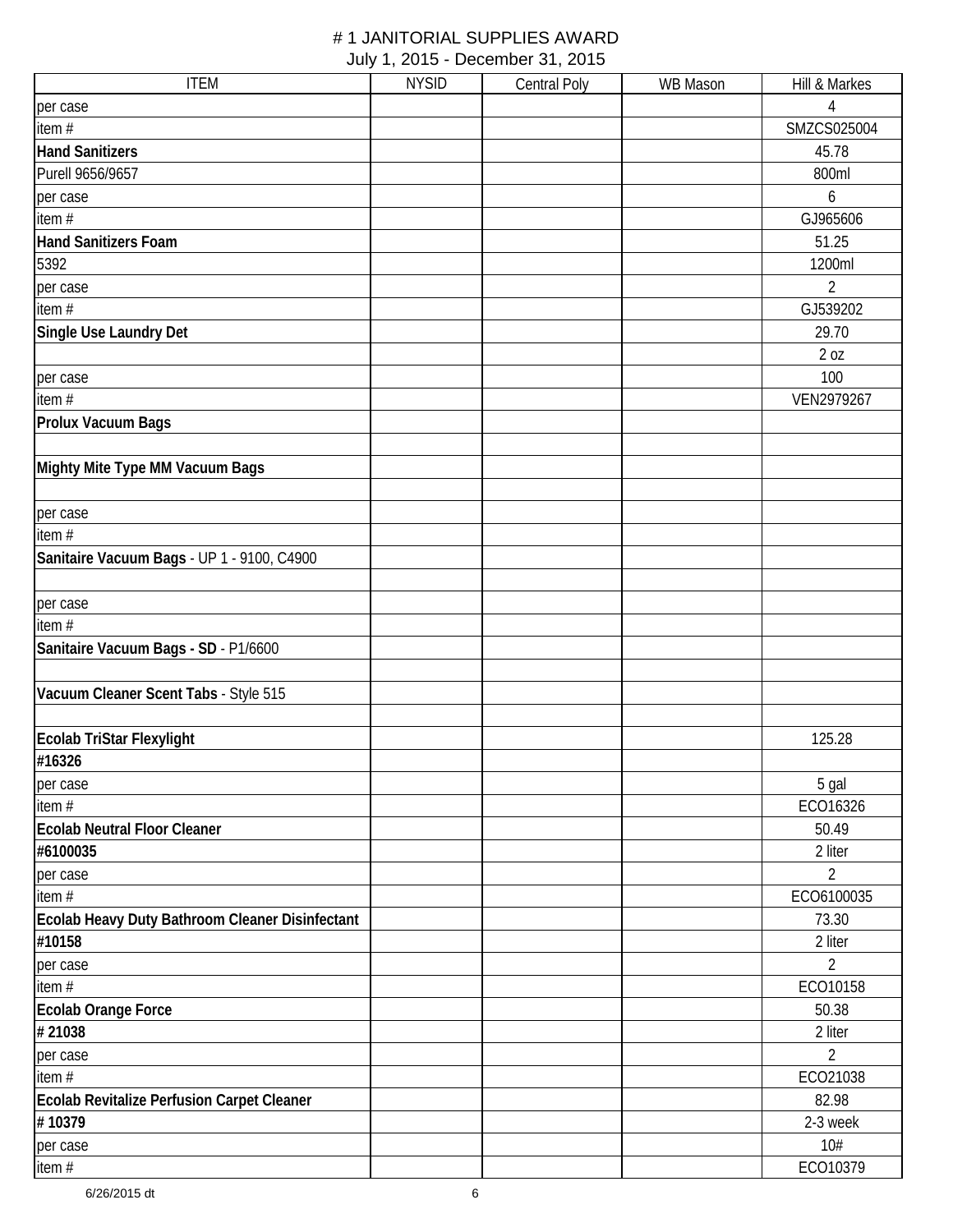| <b>ITEM</b>                                    | <b>NYSID</b> | <b>Central Poly</b> | <b>WB</b> Mason | Hill & Markes  |
|------------------------------------------------|--------------|---------------------|-----------------|----------------|
| Ecolab Revitalize Encapsulation Carpet Cleaner |              |                     |                 | 41.07          |
| #61495099                                      |              |                     |                 | 2-3 week       |
| per case                                       |              |                     |                 | $4$ /gal       |
| item #                                         |              |                     |                 | ECO61495077    |
| Ecolab Solid Surge Plus                        |              |                     |                 | 172.06         |
| #17905                                         |              |                     |                 | 9#             |
| per case                                       |              |                     |                 | $\sqrt{4}$     |
| item $#$                                       |              |                     |                 | ECO17905       |
| Ecolab All Purpose Cleaner                     |              |                     |                 | 125.80         |
| #14205                                         |              |                     |                 | 2 liter        |
| per case                                       |              |                     |                 | $\overline{2}$ |
| item#                                          |              |                     |                 | ECO14205       |
| <b>Ecolab Solid Navisoft</b>                   |              |                     |                 | 106.59         |
| #16001                                         |              |                     |                 | 6#             |
| per case                                       |              |                     |                 | $\overline{2}$ |
| item#                                          |              |                     |                 | ECO16001       |
| Ecolab Stain Away                              |              |                     |                 | 47.20          |
| #13649                                         |              |                     |                 | $4\#$          |
| per case                                       |              |                     |                 | $\overline{2}$ |
| item #                                         |              |                     |                 | ECO13649       |
| Disposable Multipurpose Rags                   |              |                     |                 | 31.50          |
|                                                |              |                     |                 |                |
| per case                                       |              |                     |                 | 800/bx         |
| item $#$                                       |              |                     |                 | KIM05800       |
| Shop Rags - 100% cotton                        |              |                     |                 |                |
|                                                |              |                     |                 |                |
| per case                                       |              |                     |                 |                |
| item $#$                                       |              |                     |                 |                |
| Terry Cloth Rags - 14 x 14                     |              |                     |                 | 48.07          |
|                                                |              |                     |                 | $25#$ box      |
| per case                                       |              |                     |                 |                |
| item #                                         |              |                     |                 | HSP53425       |
| <b>Glass Cleaner</b>                           |              |                     | 13.88           |                |
|                                                |              |                     | gal             |                |
| per case                                       |              |                     | 4               |                |
| item #                                         |              |                     | CALISZB0400004  |                |
| Revitalize Miracle Spotter w/sprayer           |              |                     |                 | 75.20          |
| #14511                                         |              |                     |                 | 20 oz          |
| per case                                       |              |                     |                 | $\overline{2}$ |
| item #                                         |              |                     |                 | ECO14511       |
| Antibacterial Foam Soap - 1250ml               |              |                     |                 | 38.00          |
|                                                |              |                     |                 | 1250ml         |
| per case                                       |              |                     |                 | 3              |
| item#                                          |              |                     |                 | GJE5162EXL     |
| Antibacterial Foam Soap Dispenser - 1250ml     |              |                     |                 | 0              |
|                                                |              |                     |                 |                |
| per case                                       |              |                     |                 | ea             |
| item #                                         |              |                     |                 | GJ515506EXL    |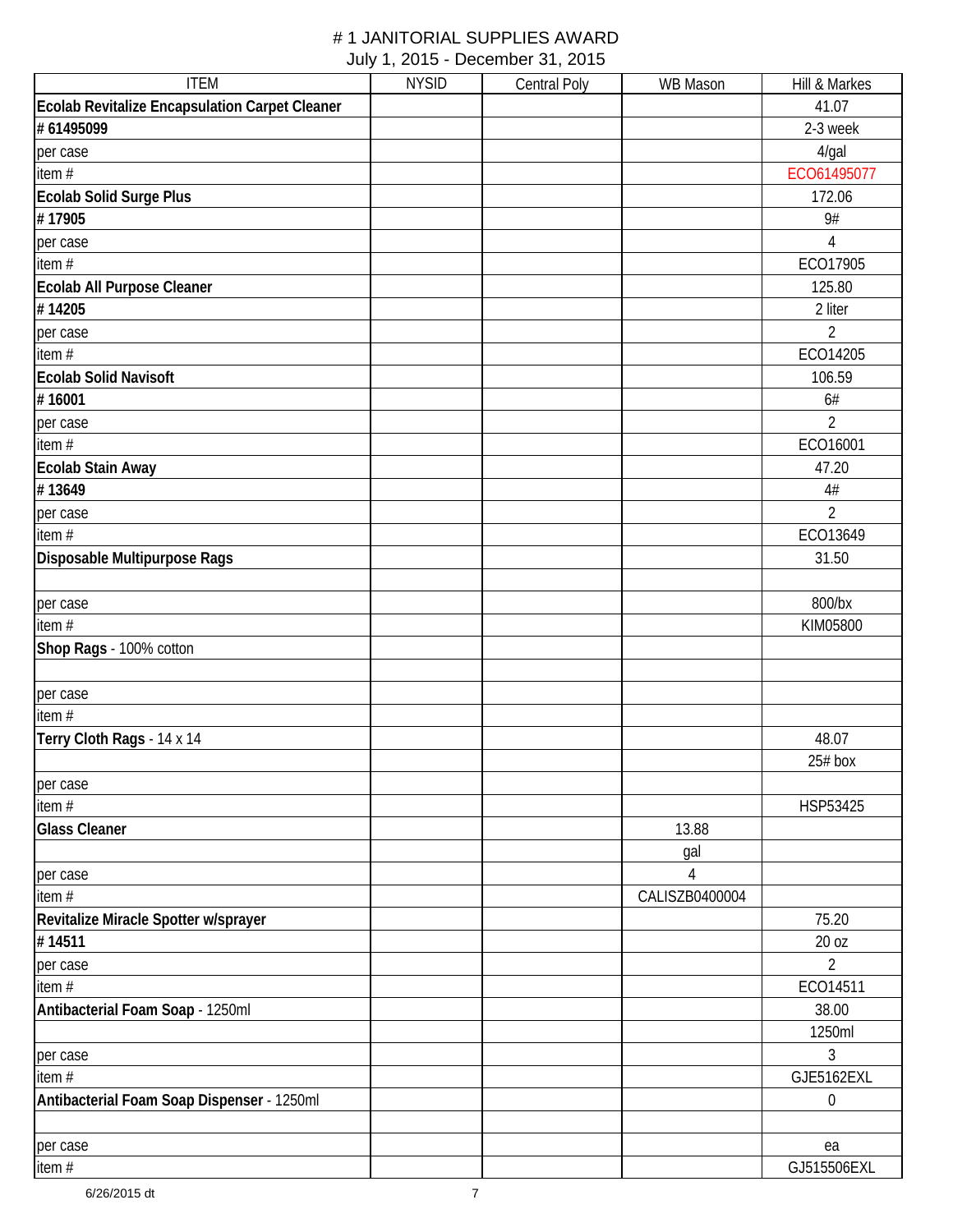| <b>ITEM</b>                                         | <b>NYSID</b>   | <b>Central Poly</b> | WB Mason        | Hill & Markes   |
|-----------------------------------------------------|----------------|---------------------|-----------------|-----------------|
| Snapback Spray Buff Floor Cleaner                   |                |                     | 35.85           |                 |
|                                                     |                |                     |                 |                 |
| per case                                            |                |                     | $\overline{4}$  |                 |
| item $#$                                            |                |                     | BCC6080400      |                 |
| MPC All-Surf All Purpose Cleaner or Equal           |                |                     | 14.86           |                 |
|                                                     |                |                     | gal             |                 |
| per case                                            |                |                     | $\overline{4}$  |                 |
| item#                                               |                |                     | <b>BWK3424</b>  |                 |
| Simonize Freedom Bowl Cleaner - 4 gal or equal      |                |                     |                 | 18.82           |
|                                                     |                |                     |                 | gal             |
| per case                                            |                |                     |                 | 4               |
| item#                                               |                |                     |                 | SMZF1232004     |
| Magic Erasers (Mr. Clean) or equal                  | 12.19          |                     |                 |                 |
|                                                     |                |                     |                 |                 |
| per case                                            | 24/cs          |                     |                 |                 |
| item $#$                                            | D4715-0000-000 |                     |                 |                 |
| Orange Glo or equal                                 |                |                     | 80.26           |                 |
|                                                     |                |                     | 32 oz           |                 |
| per case                                            |                |                     | 12              |                 |
| item#                                               |                |                     | CDC5703721283CT |                 |
| <b>Enmotion Towels</b>                              |                |                     | 41.75           |                 |
| <b>Brown</b>                                        |                |                     | 800             |                 |
| per case                                            |                |                     | 6               |                 |
| item $#$                                            |                |                     | GPC89480        |                 |
| <b>Enmotion Towels</b>                              |                |                     | 43.90           |                 |
| White                                               |                |                     | 800'            |                 |
| per case                                            |                |                     | 6               |                 |
| item $#$                                            |                |                     | GPC89460        |                 |
| Urinal Blocks - Krystal or equal                    |                |                     |                 | 79.65           |
|                                                     |                |                     |                 | 12/12           |
| per case                                            |                |                     |                 | 3 oz            |
| item #                                              |                |                     |                 | NIL1000         |
| Urinal Screen - deodorizing - citrus scent - Sample |                |                     |                 |                 |
| Please                                              |                |                     |                 | 9.50            |
|                                                     |                |                     |                 |                 |
| per case                                            |                |                     |                 | $12$ /bx        |
| Sanitary Napkin Receptacle Liner 10 x 7 x 3         |                |                     |                 | 13.06           |
|                                                     |                |                     |                 |                 |
| per case                                            |                |                     |                 | 500/cs          |
| item#                                               |                |                     |                 | <b>HSP260</b>   |
| item #                                              |                |                     |                 | <b>NIL2001C</b> |
| Revitalize Carp Cleaner                             |                |                     |                 | 41.07           |
| 61495077                                            |                |                     |                 | 2 liter         |
| per case                                            |                |                     |                 | $\overline{2}$  |
| item#                                               |                |                     |                 | ECO61495077     |
| Oasis 63 - disinfectant                             |                |                     |                 | 52.74           |
| # ECO14206                                          |                |                     |                 | 2 liter         |
| per case                                            |                |                     |                 | $\overline{2}$  |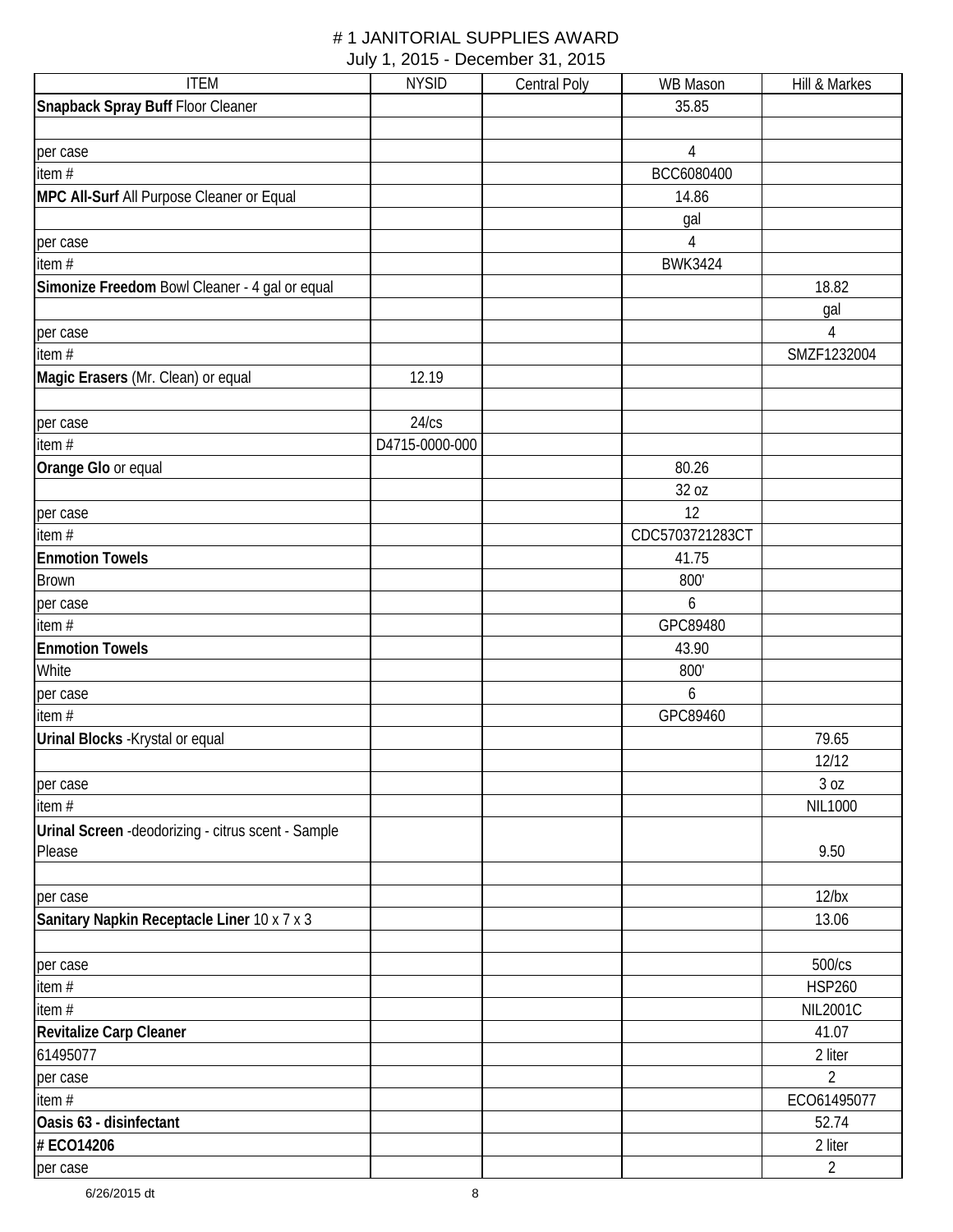| <b>ITEM</b>                          | <b>NYSID</b> | Central Poly | WB Mason | Hill & Markes       |
|--------------------------------------|--------------|--------------|----------|---------------------|
| item #                               |              |              |          | ECO14206            |
| Oasis 41 - glass cleaner             |              |              |          | 48.55               |
| # ECO24156                           |              |              |          | 2 liter             |
| per case                             |              |              |          |                     |
| item#                                |              |              |          | ECO6100289          |
| Oasis Pro 16                         |              |              |          | 50.38               |
| # ECO21038                           |              |              |          | 2 liter             |
| per case                             |              |              |          |                     |
| item $#$                             |              |              |          | ECO21038            |
|                                      |              |              |          | \$250 or \$25.00 sm |
| MINIMUM ORDER TO AVOID SHIPPING FEES |              |              |          | order fee           |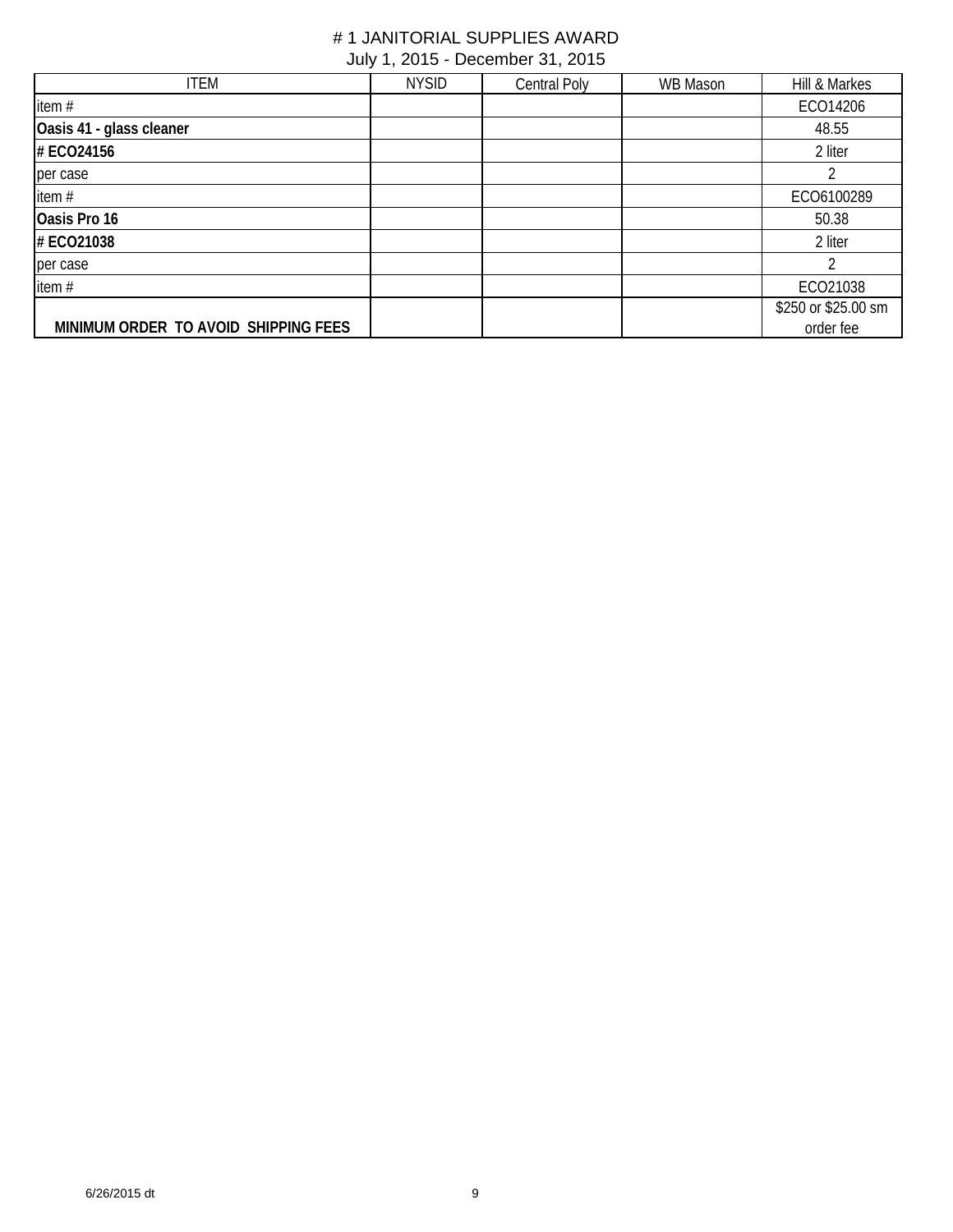|                                   |                     |                 | \$250 or \$25 sm order chg |
|-----------------------------------|---------------------|-----------------|----------------------------|
| <b>ITEM</b>                       | <b>Central Poly</b> | <b>WB Mason</b> | <b>Hill &amp; Markes</b>   |
| All-Purpose Liquid Cleaner        |                     |                 | 16.50                      |
| gal                               |                     |                 |                            |
| per case                          |                     |                 | 4 gal                      |
| item $#$                          |                     |                 | SMZP2666004                |
| <b>Aluminum Foil</b>              |                     |                 | 14.75                      |
|                                   |                     |                 |                            |
| per case                          |                     |                 | roll                       |
| item #                            |                     |                 | <b>WES294</b>              |
| <b>Apron Plastic</b>              |                     |                 | 39.50                      |
|                                   |                     |                 | 24x42                      |
| per case                          |                     |                 | 10/100                     |
| item#                             |                     |                 | ISL250011                  |
|                                   |                     |                 |                            |
| Bags: 10# Elephant                |                     |                 | 17.53                      |
|                                   |                     |                 |                            |
| per case                          |                     |                 | 500                        |
| item#                             |                     |                 | DUO30910                   |
| Bags: 10# Brown                   |                     |                 | 9.96                       |
|                                   |                     |                 |                            |
| per case                          |                     |                 | 500                        |
| item $#$                          |                     |                 | DUO80985                   |
| Bags: 8# Brown Paper              |                     |                 | 9.60                       |
|                                   |                     |                 |                            |
| per case                          |                     |                 | 500                        |
| item $#$                          |                     |                 | DUO80984                   |
| Bags: 6# White - waxed            | 37.42               |                 |                            |
|                                   |                     |                 |                            |
| per case                          | 1,000               |                 |                            |
| item#                             | 06PP                |                 |                            |
| Bags: 6# White                    |                     |                 | 12.25                      |
|                                   |                     |                 |                            |
| per case                          |                     |                 | 500                        |
| item#                             |                     |                 | DU081223                   |
| Bags: 6# Brown                    |                     | 8.18            |                            |
|                                   |                     |                 |                            |
| per case                          |                     | 500             |                            |
| item $#$                          |                     | BAGGK6500       |                            |
| Bags: 4# Brown                    |                     |                 | 7.05                       |
|                                   |                     |                 |                            |
|                                   |                     |                 | 500                        |
| per case                          |                     |                 |                            |
| item #                            |                     |                 | DU081007                   |
| Garbage Bags - Heavy              |                     | 27.50           |                            |
| 30-33 gal                         |                     |                 |                            |
| per case                          |                     | 500             |                            |
| item $#$                          |                     | HER26640MNR01   |                            |
| Garbage Bags - Heavy Duty - Black |                     | 18.80           |                            |
| 56 gal                            |                     |                 |                            |
| per case                          |                     | 100             |                            |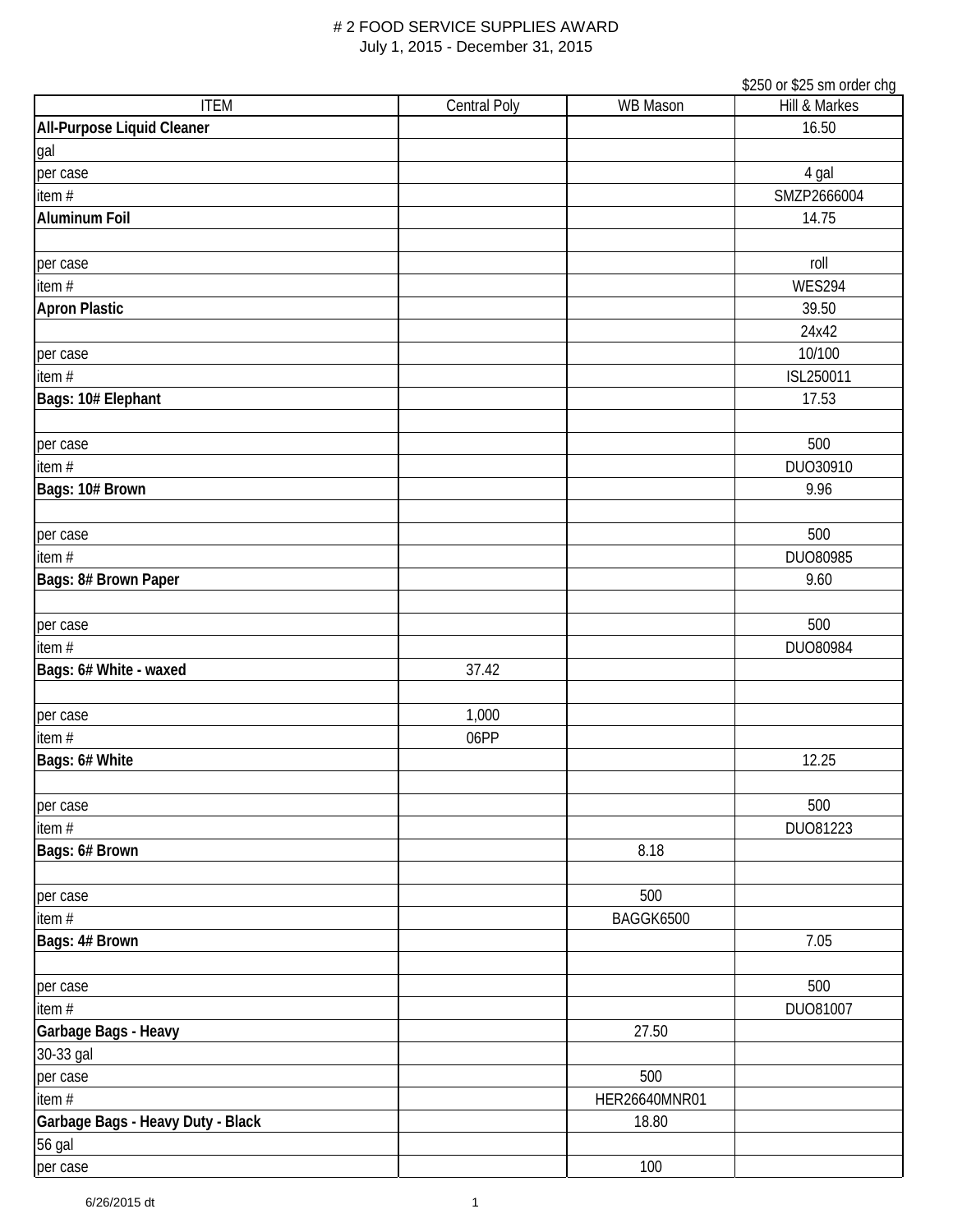|                                   |                     |                   | \$250 or \$25 sm order chg |
|-----------------------------------|---------------------|-------------------|----------------------------|
| <b>ITEM</b>                       | <b>Central Poly</b> | <b>WB Mason</b>   | Hill & Markes              |
| item #                            |                     | <b>HERX86475K</b> |                            |
| Garbage Bags - Heavy Duty - Clear |                     |                   | 23.96                      |
| 56 gal                            |                     |                   | 38x58, 1.5 mil             |
| per case                          |                     |                   | 100                        |
| item #                            |                     |                   | FORCL60H                   |
| Poly Bags                         |                     |                   | 9.30                       |
| 6x3x15                            |                     |                   |                            |
| per case                          |                     |                   | 1,000                      |
| item #                            |                     |                   | FOR110NP                   |
| Poly Bags                         |                     |                   | 20.61                      |
| 10x18x24                          |                     |                   |                            |
| per case                          |                     |                   | 500                        |
| item #                            |                     |                   | FOR152NPM                  |
| Sandwich Bags: #130 wax           |                     | 12.00             | 72.00                      |
| per case                          |                     | 1,000             | 6/1,000                    |
| item #                            |                     | BGC300404         | PPC300404                  |
| Sandwich Bags: plastic            |                     |                   | 14.27                      |
|                                   |                     |                   |                            |
| per case                          |                     |                   | 3/2M                       |
| item $#$                          |                     |                   | <b>ISL2001</b>             |
| Zip Lock Bags                     |                     |                   | 34.27                      |
| gallon                            |                     |                   |                            |
| per case                          |                     |                   | 1,000                      |
| item $#$                          |                     |                   | ISL210912                  |
| <b>Banquet Paper</b>              |                     | 12.49             |                            |
|                                   |                     |                   |                            |
| per case                          |                     | 1                 |                            |
| item#                             |                     | LRP910000         |                            |
| <b>Bleach</b>                     |                     | 8.09              |                            |
| gal                               |                     |                   |                            |
| per case                          |                     | 6                 |                            |
| item#                             |                     | SLD6003736        |                            |
| 5 oz Bowls                        |                     |                   | 15.13                      |
|                                   |                     |                   |                            |
| per case                          |                     |                   | 1,000                      |
| item#                             |                     |                   | GEN80500                   |
| 10 oz Bowls - Styrofoam           |                     | 32.84             |                            |
| per case                          |                     | 1,000             |                            |
| item #                            |                     | <b>DCC10B20</b>   |                            |
| 10 oz Bowl Lid                    |                     | 17.20             |                            |
|                                   |                     |                   |                            |
| per case                          |                     | 1,000             |                            |
| item#                             |                     | DCC20JL           |                            |
| 12 oz Bowls                       |                     | 12.64             |                            |
|                                   |                     |                   |                            |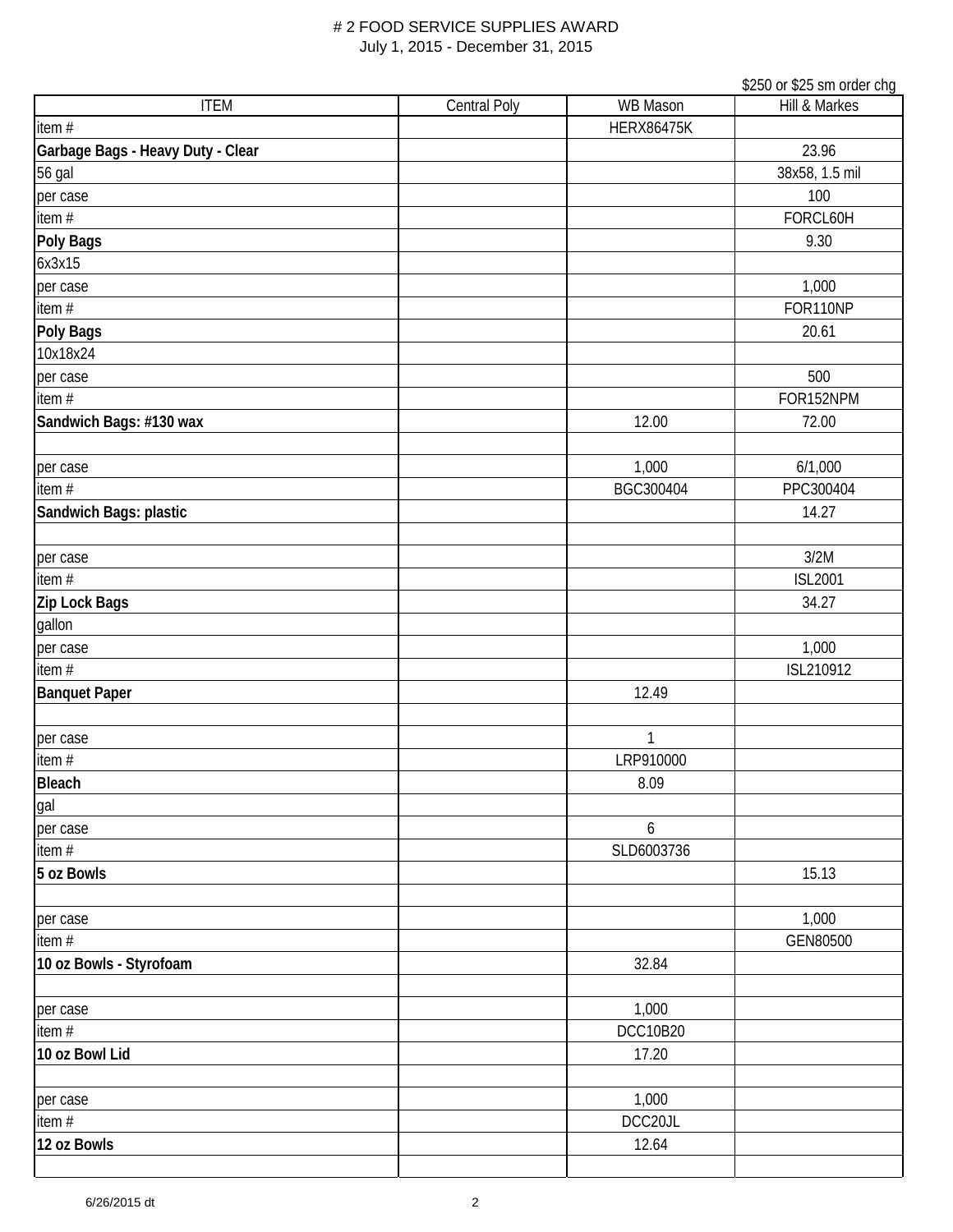|                                   |                     |                 | \$250 or \$25 sm order chg |
|-----------------------------------|---------------------|-----------------|----------------------------|
| <b>ITEM</b>                       | <b>Central Poly</b> | <b>WB Mason</b> | Hill & Markes              |
| per case                          |                     | 1,000           |                            |
| item $#$                          |                     | SGV4663120      |                            |
| Chlorine Sanitizer Test Strip Kit |                     |                 |                            |
|                                   |                     |                 |                            |
| per case                          |                     |                 |                            |
| item#                             |                     |                 |                            |
| <b>Coffee Filters</b>             |                     |                 | 5.95                       |
| 18 x 7.5                          |                     |                 |                            |
| per case                          |                     |                 | 250                        |
| item#                             |                     |                 | BUNBCF250                  |
| Comet All Purpose Bleach Spray    |                     | 38.54           |                            |
|                                   |                     | 32 oz           |                            |
| per case                          |                     | 8               |                            |
| item $#$                          |                     | PGC02287        |                            |
| Container - Styrofoam - Hinged    |                     | 14.40           |                            |
| 9x9x3                             |                     |                 |                            |
|                                   |                     |                 |                            |
| per case                          |                     | 200             |                            |
| item #                            |                     | DCC95HT1R       |                            |
| Container - Styrofoam - Hinged    |                     | 18.90           |                            |
| 6x6x3                             |                     |                 |                            |
| per case                          |                     | 500             |                            |
| item $#$                          |                     | SGV4665080      |                            |
| <b>Cotton Cloth</b>               |                     |                 |                            |
| 16 x 18                           |                     |                 |                            |
| per case                          |                     |                 |                            |
| item $#$                          |                     |                 |                            |
| <b>Cream Cleanser</b>             |                     |                 | 20.00                      |
| qt                                |                     |                 | qt                         |
| per case                          |                     |                 | 12                         |
| item #                            |                     |                 | SMZG1325012                |
| Cup - Foam - squat - 4 oz         |                     |                 | 18.67                      |
|                                   |                     |                 |                            |
| per case                          |                     |                 | 20/50                      |
| item#                             |                     |                 | DRT4J6                     |
| Lid for above                     |                     |                 | 10.33                      |
|                                   |                     |                 |                            |
| per case                          |                     |                 | 10/100                     |
| item #                            |                     |                 | DRT6JL                     |
| Cup - Foam - squat - 8 oz         |                     | 32.40           |                            |
|                                   |                     |                 |                            |
| per case                          |                     | 1,000           |                            |
| item#                             |                     | DCC8SJ20        |                            |
| Lid for above                     |                     | 17.20           |                            |
|                                   |                     |                 |                            |
| per case                          |                     | 1,000           |                            |
| item #                            |                     | DCC20JL         |                            |
| Cup: Hot/Cold, 8 oz               |                     | 16.90           |                            |
|                                   |                     |                 |                            |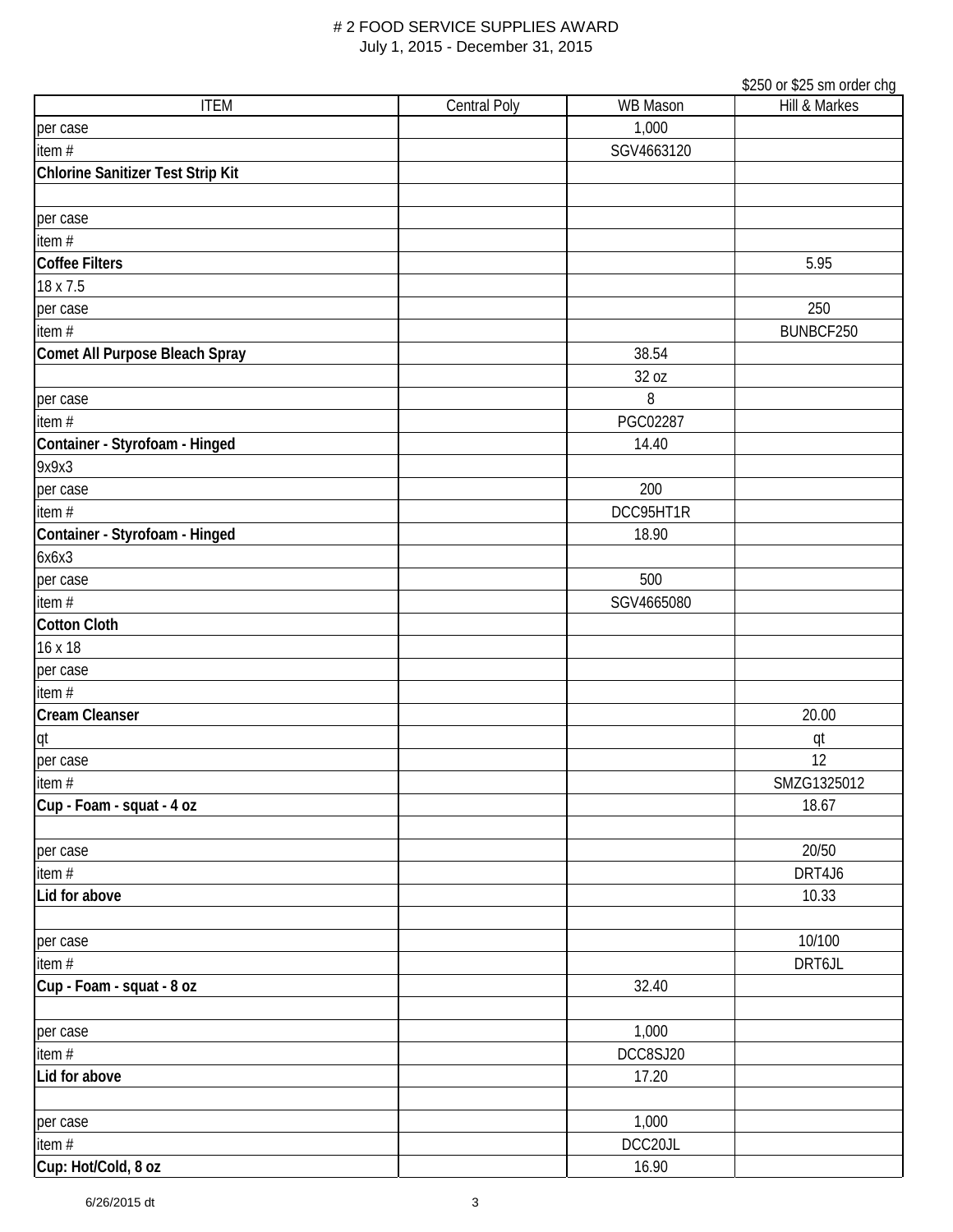|                                                    |              |                   | \$250 or \$25 sm order chg |
|----------------------------------------------------|--------------|-------------------|----------------------------|
| <b>ITEM</b>                                        | Central Poly | <b>WB Mason</b>   | Hill & Markes              |
| DC8J                                               |              |                   |                            |
| per case                                           |              | 1,000             |                            |
| item $#$                                           |              | DCC8J8            |                            |
| Lid for above: Hot/Cold, 8 oz                      |              | 10.25             |                            |
|                                                    |              |                   |                            |
| per case                                           |              | 1,000             |                            |
| item #                                             |              | DCC8JL            |                            |
| Cup: Souffle, 2 oz                                 |              | 23.67             |                            |
| DC8J                                               |              |                   |                            |
| per case                                           |              | 2,500             |                            |
| item#                                              |              | DCC200PC          |                            |
| Cup Lid: Souffle, 2 oz                             |              |                   | 21.61                      |
|                                                    |              |                   |                            |
| per case                                           |              |                   | 25/100                     |
| item $#$                                           |              |                   | SLOPL2                     |
| Deli Container - clear w/lid - 12 oz - rectangular |              |                   | 22.50                      |
|                                                    |              |                   |                            |
| per case                                           |              |                   | 200                        |
| item#                                              |              |                   | GENAD12                    |
| Dinex 8 oz disposible lids for 8 oz Turnbury mugs  |              |                   | 35.45                      |
|                                                    |              |                   |                            |
| per case                                           |              |                   | 1M                         |
| item#                                              |              |                   | DIN30008775                |
| Dawn Dish Soap                                     |              | 46.95             |                            |
| gal                                                |              |                   |                            |
| per case                                           |              | $\overline{4}$    |                            |
| item#                                              |              | <b>PGC57445CT</b> |                            |
| Dishwasher Detergent                               |              |                   | 31.35                      |
| Cascade or equal                                   |              |                   | 45 oz                      |
| per case                                           |              |                   | 9                          |
| item#                                              |              |                   | PNG40148                   |
| <b>Excaliber Sanitizer</b>                         |              |                   |                            |
|                                                    |              |                   |                            |
| per case                                           |              |                   |                            |
| item#                                              |              |                   |                            |
| Film - 18" x 500'                                  |              |                   | 12.40                      |
|                                                    |              |                   | 18x2000                    |
| per case                                           |              |                   | roll                       |
| item#                                              |              |                   | <b>WES182</b>              |
| <b>Flash Dri</b>                                   |              |                   | 36.95                      |
| 5 gal                                              |              |                   |                            |
| per case                                           |              |                   | 5 gal                      |
| item #                                             |              |                   | SMZC0710005                |
| Gloves - latex - small - for food handling         |              |                   | 34.40                      |
| for food handling                                  |              |                   |                            |
| per case                                           |              |                   | 10/100                     |
| item #                                             |              |                   | ISL100202                  |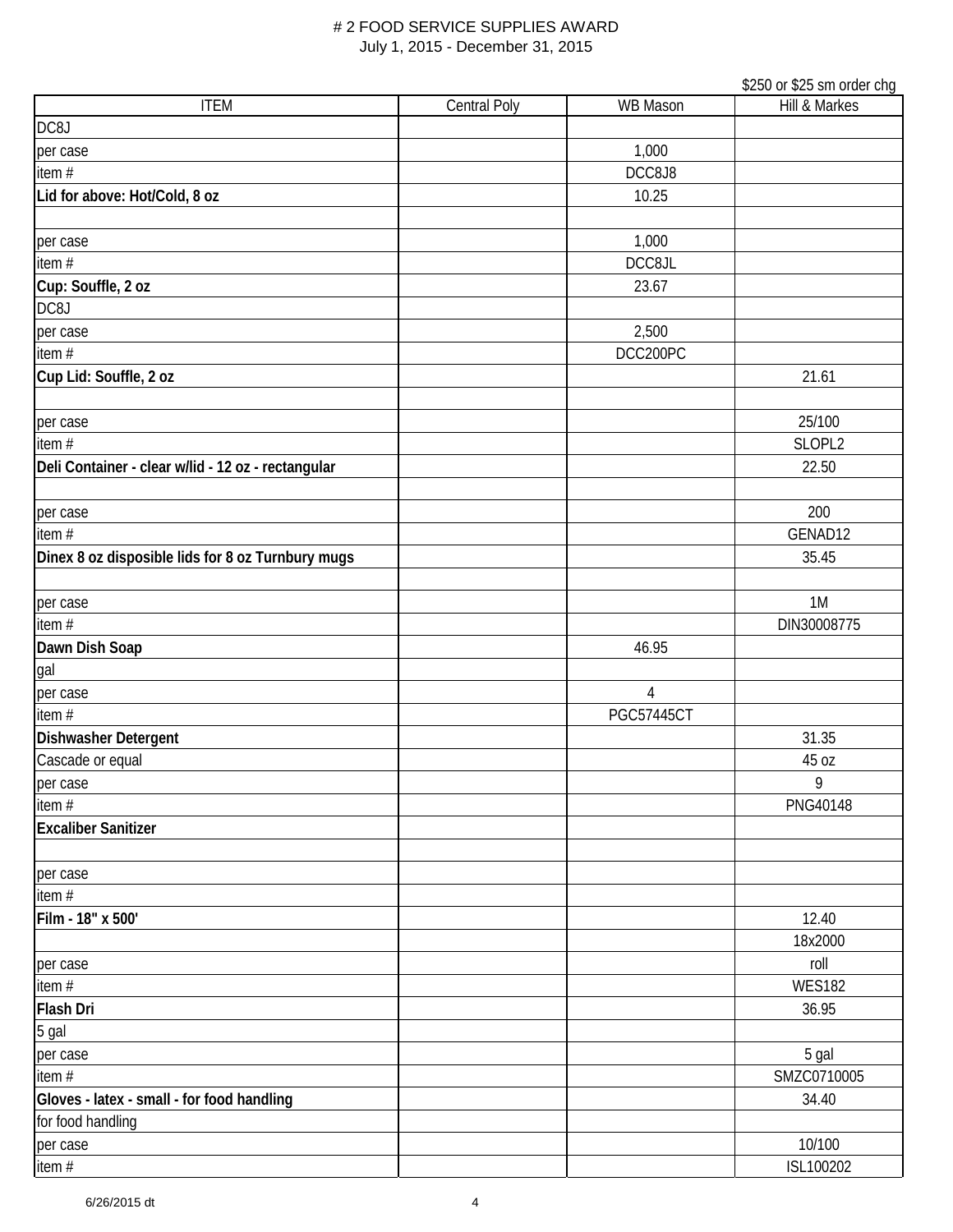|                                             |                     |                 | \$250 or \$25 sm order chg |
|---------------------------------------------|---------------------|-----------------|----------------------------|
| <b>ITEM</b>                                 | <b>Central Poly</b> | <b>WB Mason</b> | Hill & Markes              |
| Gloves - latex - medium - for food handling |                     |                 | 34.40                      |
| for food handling                           |                     |                 |                            |
| per case                                    |                     |                 | 10/100                     |
| item $#$                                    |                     |                 | ISL100204                  |
| Gloves - latex - large - for food handling  |                     |                 | 34.40                      |
|                                             |                     |                 |                            |
| per case                                    |                     |                 | 10/100                     |
| item $#$                                    |                     |                 | ISL100206                  |
| Gloves - plastic - for food handling        |                     |                 | 44.50                      |
|                                             |                     |                 |                            |
| per case                                    |                     |                 | 10/10/100                  |
| item#                                       |                     |                 | ISL104GB2-6                |
| <b>Hair Nets</b>                            |                     |                 | 102.95                     |
|                                             |                     |                 | brown                      |
| per case                                    |                     |                 | 10/144                     |
| item $#$                                    |                     |                 | FDIHN500BR                 |
| <b>Heavy Duty Floor Cleaner</b>             |                     |                 | 16.95                      |
| liquid                                      |                     |                 |                            |
| per case                                    |                     |                 | 4 gal                      |
| item #                                      |                     |                 | SMZB0320004                |
| <b>Laundry Detergent</b>                    |                     |                 | 20.75                      |
| liquid                                      |                     |                 |                            |
| per case                                    |                     |                 | 4 gal                      |
| item#                                       |                     |                 | SMZW420004                 |
| <b>Laundry Detergent</b>                    |                     |                 | 22.60                      |
| powder                                      |                     |                 |                            |
| per case                                    |                     |                 | 50#                        |
| item $#$                                    |                     |                 | SMZC0597050                |
| <b>Lime Away</b>                            |                     |                 | 23.50                      |
|                                             |                     |                 |                            |
| per case                                    |                     |                 | 4 gal                      |
| item #                                      |                     |                 | SMZL2125004                |
| Napkins - 1 ply                             |                     |                 | 24.50                      |
|                                             |                     |                 |                            |
| per case                                    |                     |                 | 6,000                      |
| item#                                       |                     |                 | <b>MOR1250MS</b>           |
| Pan Liners                                  |                     | 29.65           |                            |
| 16.375" x 24.375"                           |                     |                 |                            |
| per case                                    |                     | 1,000           |                            |
| item #                                      |                     | PME75003991     |                            |
| Paper Place Mats                            |                     |                 | 15.11                      |
| white                                       |                     |                 |                            |
| per case                                    |                     |                 | 1,000                      |
| item#                                       |                     |                 | <b>SNF150</b>              |
| Paper Place Mats                            |                     |                 |                            |
|                                             |                     |                 | 17.10                      |
| green                                       |                     |                 | 1,000                      |
| per case                                    |                     |                 |                            |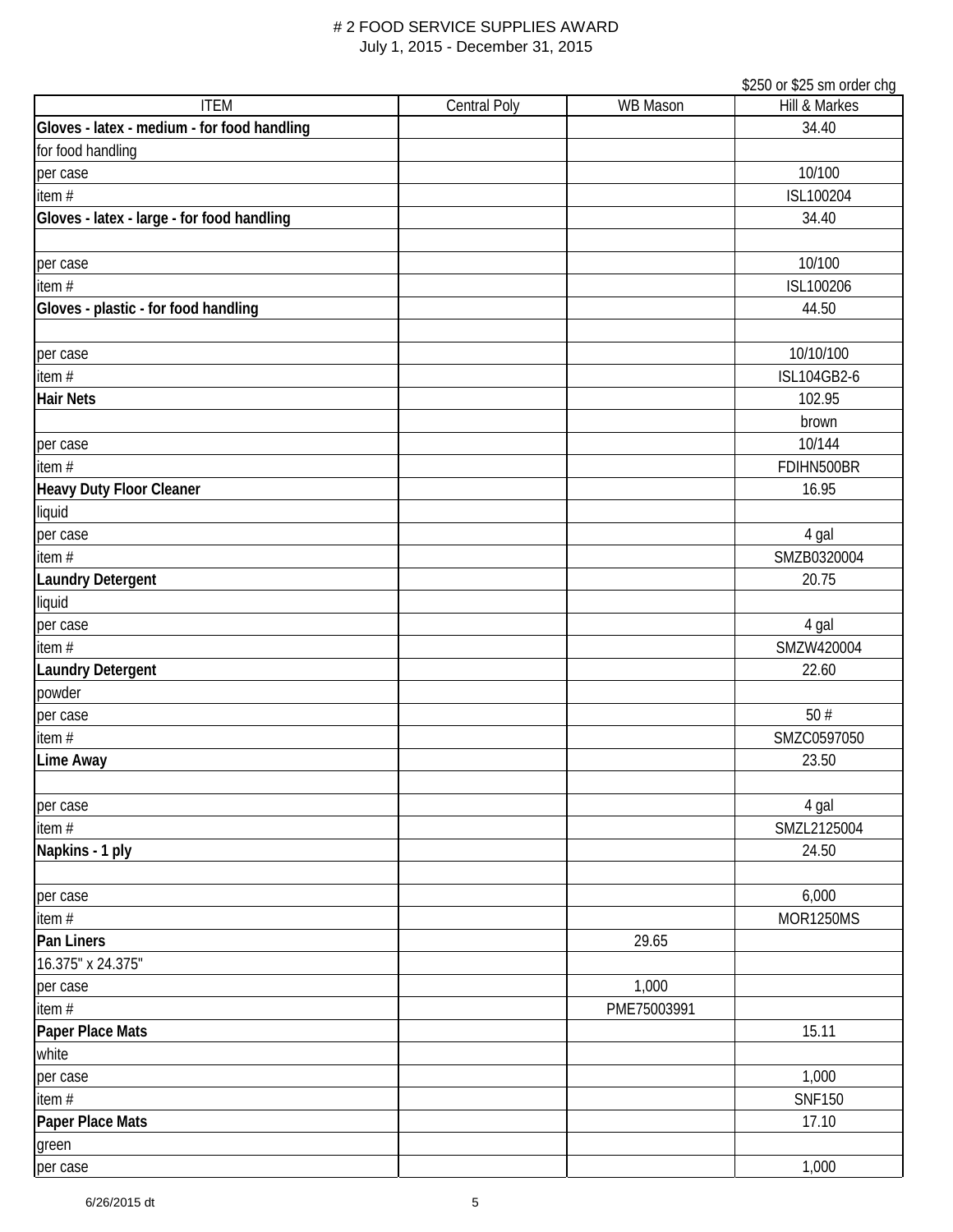|                             |                     |             | \$250 or \$25 sm order chg |
|-----------------------------|---------------------|-------------|----------------------------|
| <b>ITEM</b>                 | <b>Central Poly</b> | WB Mason    | Hill & Markes              |
| item $#$                    |                     |             | SNF6025                    |
| Paper Place Mats            |                     |             | 17.10                      |
| red                         |                     |             |                            |
| per case                    |                     |             | 1,000                      |
| item#                       |                     |             | SNF6005                    |
| Paper Towels - Brown        |                     |             | 38.50                      |
| (for Towel Master)          |                     |             |                            |
| per case                    |                     |             | 12/450                     |
| item #                      |                     |             | GPF19724                   |
| Paper Towels - White        |                     |             | 17.07                      |
| regular roll                |                     |             | 85                         |
| per case                    |                     |             | 30                         |
| item $#$                    |                     |             | CAS4073A1                  |
| <b>Plastic Forks</b>        |                     |             | 5.90                       |
| bulk                        |                     |             |                            |
| per case                    |                     |             | 1,000                      |
| item#                       |                     |             | NPP406010                  |
| <b>Plastic Knives</b>       |                     |             | 5.90                       |
| bulk                        |                     |             |                            |
| per case                    |                     |             | 1,000                      |
| item $#$                    |                     |             | NPP406017                  |
| <b>Plastic Spoons</b>       |                     |             | 5.90                       |
| bulk                        |                     |             |                            |
| per case                    |                     |             | 1,000                      |
| item $#$                    |                     |             | NPP406014                  |
| <b>Plastic Wrap</b>         |                     |             | 12.40                      |
| 18 x 2,000                  |                     |             |                            |
| per case                    |                     |             |                            |
| item $#$                    |                     |             | <b>WES182</b>              |
| Plates - paper - 6"         |                     |             | 9.80                       |
|                             |                     |             |                            |
| per case                    |                     |             | 10/100                     |
| item #                      |                     |             | ASP10106                   |
| Plates - paper - 9"         |                     | 15.78       |                            |
|                             |                     |             |                            |
| per case                    |                     | 1,000       |                            |
| item #                      |                     | AJMPP96REWH |                            |
| Plates - styrofoam - 9"     |                     | 13.24       |                            |
| per case                    |                     | 500         |                            |
| item#                       |                     | DCC9PWCR    |                            |
| Plates - styrofoam - 10.25" |                     | 25.49       |                            |
|                             |                     |             |                            |
| per case                    |                     | 500         |                            |
| item #                      |                     | CDCC10PWCR  |                            |
| <b>Powder Cleaner</b>       |                     | 16.34       |                            |
| qt                          |                     | 21 oz       |                            |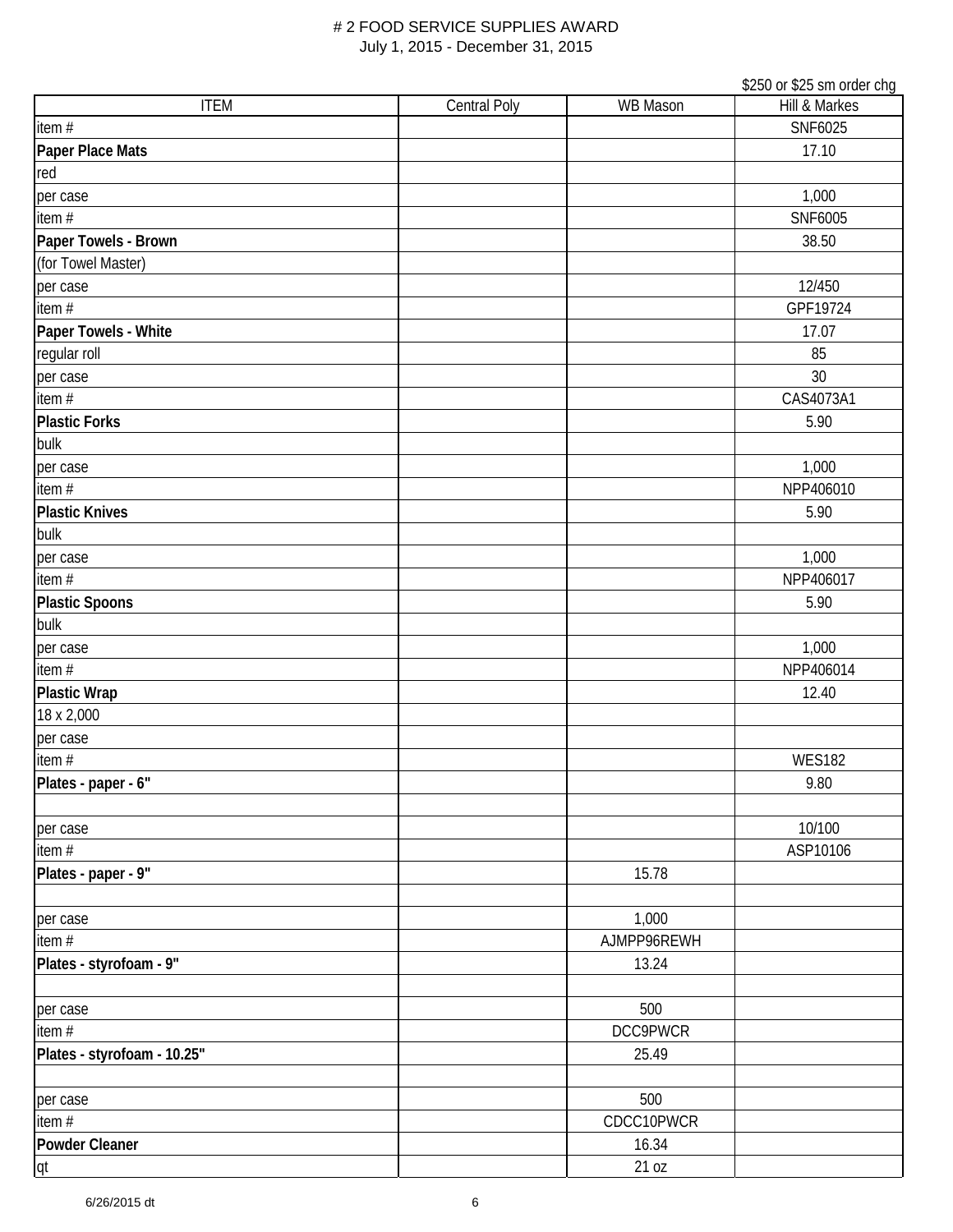|                                     |              |               | \$250 or \$25 sm order chg |
|-------------------------------------|--------------|---------------|----------------------------|
| <b>ITEM</b>                         | Central Poly | WB Mason      | Hill & Markes              |
| per case                            |              | 24            |                            |
| item #                              |              | CALICCP752088 |                            |
| Sacks 1/6                           |              | 12.25         |                            |
|                                     |              |               |                            |
| per case                            |              | 1,000         |                            |
| item#                               |              | ANP16TSAC     |                            |
| <b>Scotch Brite Pads</b>            |              |               | 11.55                      |
|                                     |              |               |                            |
| per case                            |              |               | 6/10                       |
| item#                               |              |               | DSCMD69                    |
| <b>Speedball Cleaner</b>            |              |               | 18.85                      |
|                                     |              |               | qt                         |
| per case                            |              |               | 12                         |
| item $#$                            |              |               | SMZC0595012                |
| <b>Stainless Steel Scrubber</b>     |              |               | 41.00                      |
|                                     |              |               |                            |
| per case                            |              |               | 6/12                       |
| item#                               |              |               | <b>ROYS7756</b>            |
| Tray - aluminum - 3 compartment HDM |              | 35.25         |                            |
|                                     |              |               |                            |
| per case                            |              | 250           |                            |
| item#                               |              | WPPP73930CP   |                            |
| <b>Water Test Strips</b>            |              |               |                            |
| QUAQR 7347636                       |              |               |                            |
| per case                            |              |               |                            |
| item#                               |              |               |                            |
| Wypalls x 60                        |              | 12.80         |                            |
| 2 ply / 85 sht                      |              |               |                            |
| per case                            |              | 180           |                            |
| item #                              |              | KCC34015      |                            |
| Zappers All Purpose Towel           |              |               | 65.20                      |
| blue                                |              |               |                            |
| per case                            |              |               | 150                        |
| item#                               |              |               | CHX03120011                |
| 3 Compartment Trays                 |              |               | 148.46                     |
| Oliver                              |              |               |                            |
| per case                            |              |               | 600                        |
| item $#$                            |              |               | OLV2103                    |
| 32 oz Spray Bottle                  |              |               | .42                        |
|                                     |              |               |                            |
| per case                            |              |               | ea                         |
| item#                               |              |               | <b>IMP5032WG</b>           |
| Trigger Sprayer for 32 oz Bottle    |              |               | .41                        |
|                                     |              |               |                            |
| per case                            |              |               | ea                         |
| item $#$                            |              |               | <b>IMP4902</b>             |
| Apex Dishwasher Solid               |              |               | 97.87                      |
|                                     |              |               |                            |